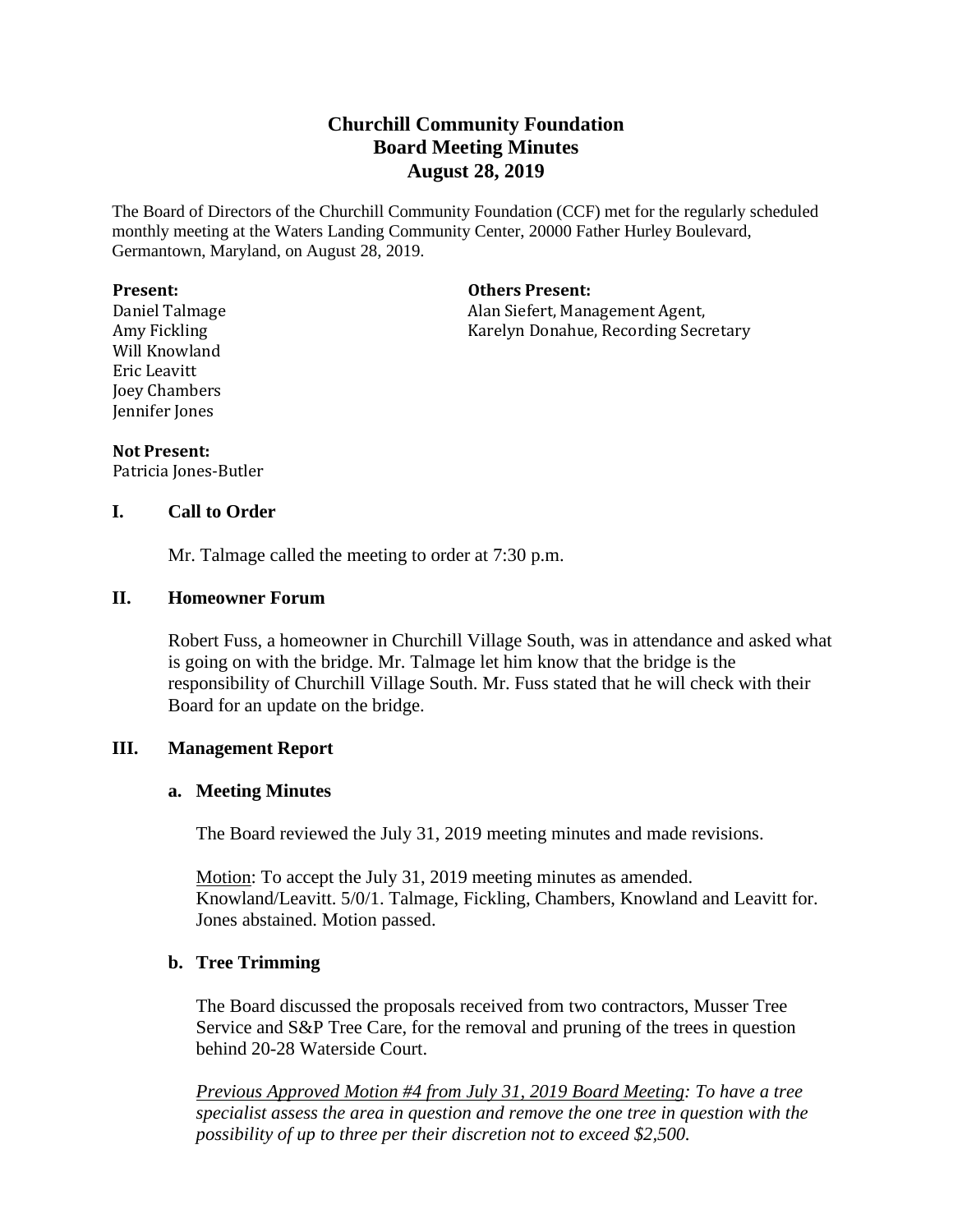*Leavitt/Jones-Butler. 6/0/0. Talmage, Fickling, Chambers, Knowland, Jones-Butler and Leavitt for. Motion passed.* 

Motion: To accept the bid from S&P Tree Care and revise the previous approved motion's (#4) amount from \$2,500 to \$3,800 for the removal/pruning of the trees behind 20-28 Waterside Court.

Knowland/Leavitt. 6/0/0. Talmage, Fickling, Chambers, Knowland and Leavitt for. Jones abstained. Motion passed.

# **c. 2020 Proposed Budget**

Mr. Siefert reported that the proposed budget was mailed out and he has not received any comments back from any sub-associations.

# **d. Churchill East Village Stream/Grant**

Mr. Siefert reported that CPJ has only received one bid for the project. CPJ has extended the deadline to August 29, 2019 to allow for additional bids. Mr. Siefert will ask CPJ to be in attendance at next month's meeting to present the bids they have received. Mr. Siefert has continued to work with the sub-associations on the required easements. The Board discussed the funding of this project and discussed the engineering grant spending.

# **e. Path Repairs**

Mr. Siefert received two bids for the path repairs. The bid for Finley Asphalt came in below O'Leary's approved bid amount; therefore, Finley Asphalt will be awarded the contract for Option #2 (\$25,605.00) and for Option #3 (\$10,587.00). However, Mr. Siefert is waiting for a response from Churchill Village South to make sure the repairs on their section of the path can be included. If Churchill Village South does not agree, a change work order will have to be made.

# **f. Operating Checklist/Pending Projects**

The Board reviewed the operating checklist and pending projects with Mr. Siefert.

# **IV. Old Business**

# **a. Water Quality Study**

Mr. Knowland talked to the candidate about what the project includes. Mr. Siefert will follow up with her with a contract.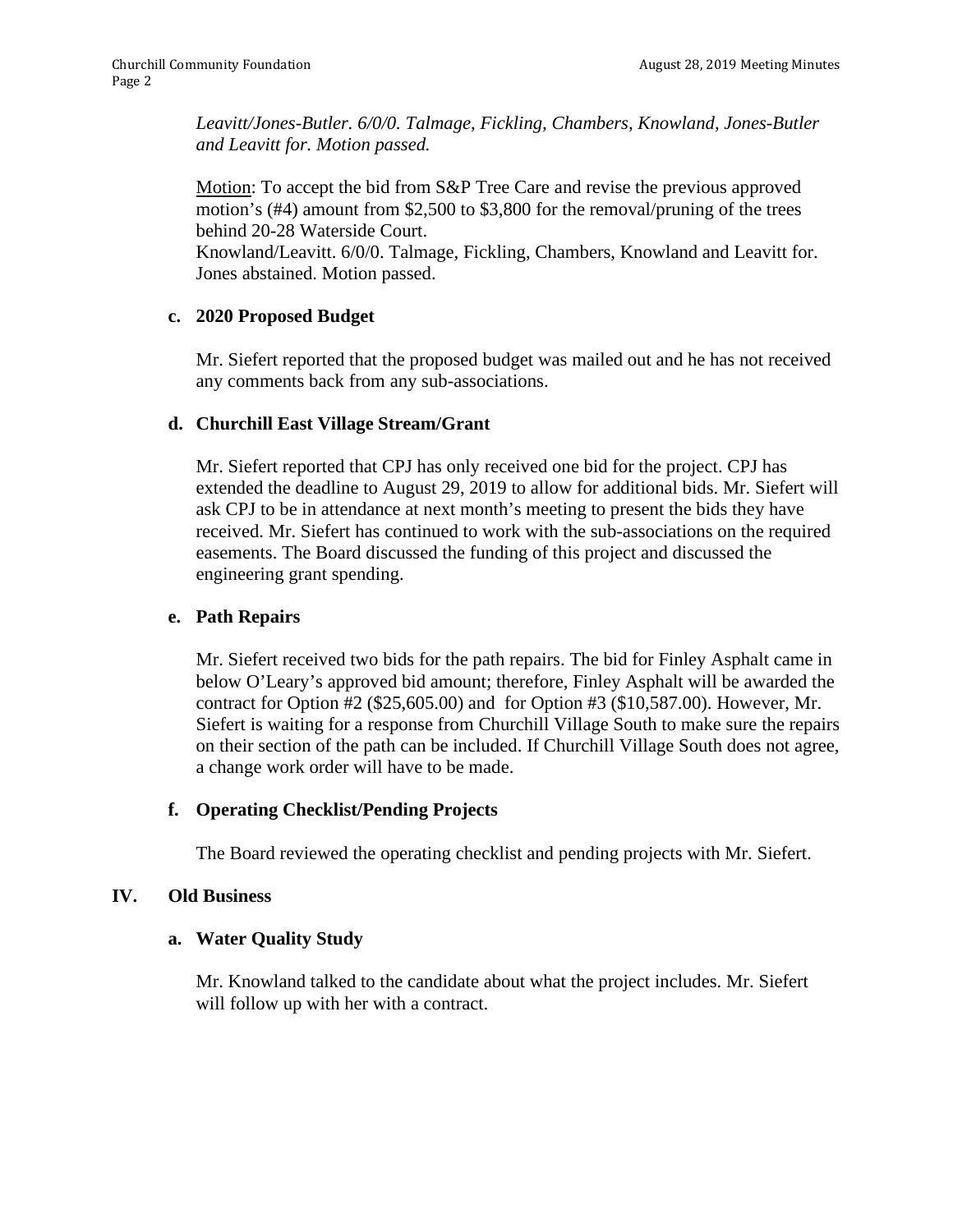# **b. Pipe Ownership**

Mr. Siefert reported that we are still waiting on what the Foundation's attorney, Jeremy Tucker, has found out about the ownership/responsibility of the pipe under the dam. Mr. Siefert will follow up with Mr. Tucker.

#### **c. Sinkhole Debris**

Mr. Siefert will follow up with the County on seeking monetary compensation for the sinkhole debris. He will also follow up with the County on their plans for the replacement of all the trees taken out on both side of Father Hurley Boulevard.

#### **d. WSSC Depression on Path (Water's Landing side)**

Mr. Siefert reported that he is still working with WSSC in the cause of this depression in the path. He will follow up with them as this needs to be completed before the paving of the path takes place.

#### **e. Amethyst Stream Maintenance**

Mr. Siefert has asked CPJ for the maintenance plan for the Amethyst Stream. He has not received to date and will follow up with CPJ on the status.

#### **V. New Business**

# **VI. Next Meeting**

The next meeting of the Board of Directors for the Churchill Community Foundation will be Wednesday, September 25, 2019 at 7:30 p.m. at the Waters Landing Community Center. Mr. Siefert will not be in attendance at the meeting. The Board decided that no substitute management agent will be required to attend the meeting.

#### **VI. Adjournment**

Motion: To adjourn the August 28, 2019 Board meeting at 8:30 pm. Knowland/Leavitt. 6/0/0. Talmage, Fickling, Chambers, Knowland, Jones and Leavitt for. Motion passed.